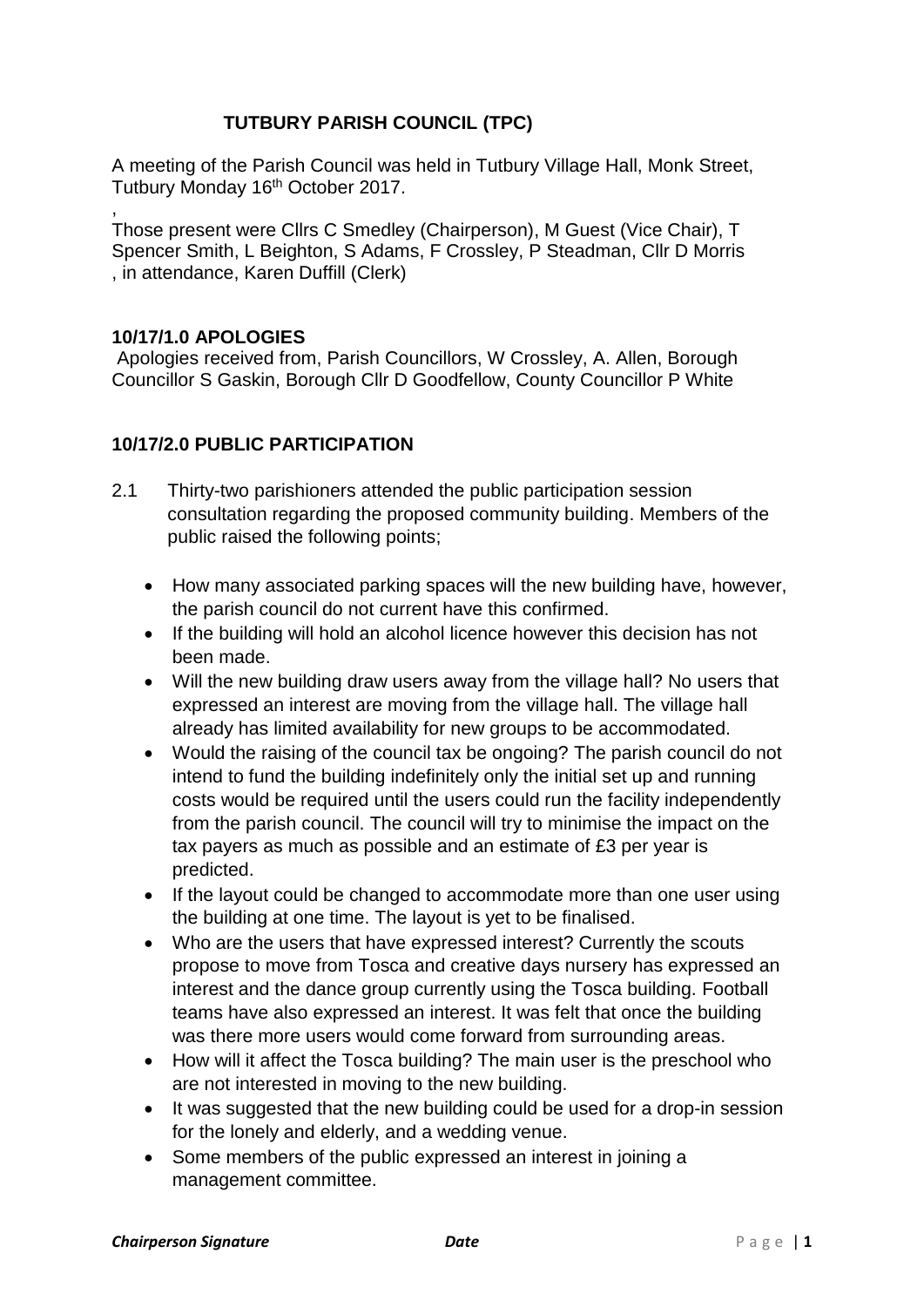• It was felt that the increase in the community that there was a need for the building and the owners of the new homes would feel let down if the building was not provided.

## **10/17/3.0 MINUTES OF THE MEETING HELD ON 18th September 2017, 20TH**

3.1 The minutes were approved and seconded as being a correct record, and signed by the chairperson.

# **10/17/4.0 DECLARATION OF INTERESTS**

4..1 Cllr Steadman declared his involvement in the scouts. Cllr F Crossley in relation to the grant applicant.

#### **07/17/5.0**

# **TO CONSIDER THE PROPOSAL THAT THE COMMUNITY BUILDING IS BUILT AND MANAGED BY A COMMITTEE BASED ON PUBLIC CONSULTATION.**

A letter was sent to every resident in Tutbury parish outlining the proposal of building a community hall on Heritage park.

The section 106 agreement with the developer was agreed by the Borough Council who have transferred the opportunity to the parish council. Email responses, phone calls, letters and text messages were collated and circulated to the councillors. The public attending the meeting had a majority show of hands in favour that the building went ahead.

### **RESOLUTION**

#### **Six councillors voted in favour of the proposal, one councillor abstained, and one councillor was not able to vote due to a declared interest. The proposal was therefore accepted that the building should be built and will be run by a management committee.**

A letter would be sent to all parishioners and delivered by the councillors, inviting comments through email, letter, phone or attending the parish meeting regarding the proposed building and the financial risk associated with it.

## **10/17/6.0 CLERKS REPORT**

### 6.1 **Councillors congratulated the clerk on gaining the Certificate in Local Council Administration and becoming a qualified clerk.**

Clerk's pay and hours owed due to completion of the qualification portfolio will be reviewed on a future agenda.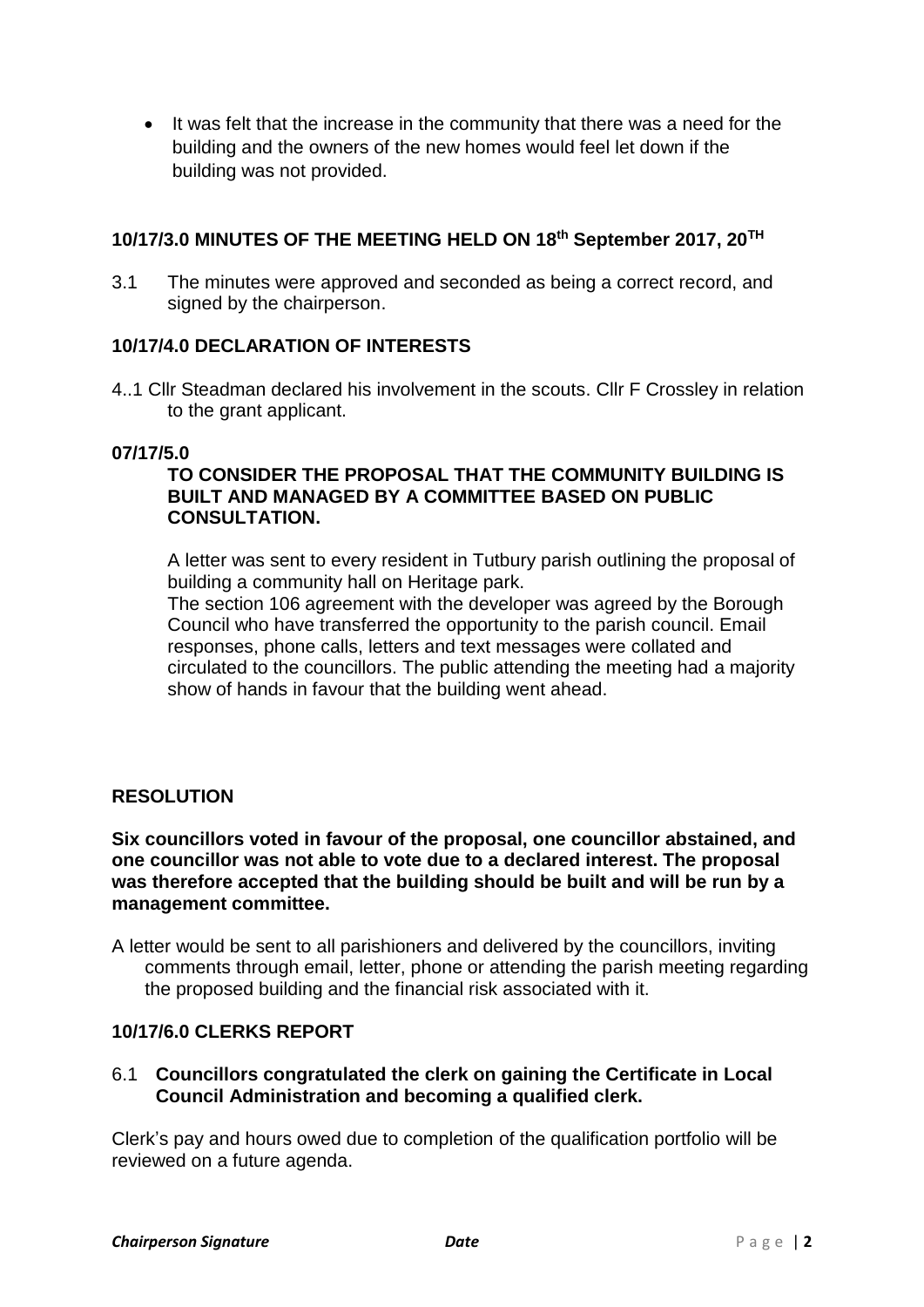#### 6.2 **General Data Protection Regulation: Briefing – Tuesday 21 November 2017 Stafford the clerk will attend**

- 6.3 The Clerk will be attending the SLCC National Conference Thursday 19<sup>th</sup> October.
- 6.4 **Church Meeting to be held** Monday 6th November 2017, 7pm for 7.30pm in the Priory Suite of St Mary's Church.
	- 6.5 **CHANGING ROOMS CORNMILL LANE PLAYING FIELDS TUTBURY TIGERS**

Last cut is due week com  $9<sup>th</sup>$  Oct and the contractor will consult with the clerk regarding the grass growing to asses if one further cut is required. Changing room doors were left open one Sunday, this has been reported this to the football committee as well as concern that the away team had been washing the boots in the showers.

6.6 Transfer to OPUS Energy for the changing room electric is in progress due to the price fluctuation on energy Opus was the company offering the same rate as was quoted with British Gas and a 2-year fixed price plan at £146 per annum lower than renewing with EON.

# **10/17/7.0 BOROUGH AND COUNTY COUNCILLOR REPORT**

- 7.1 Cllr Gaskin has had on going correspondence with residents from Ludgate Street about the New Inn and one of them has been provided with a diary to complete with times that noise, and disturbance has occurred. Once reviewed noise detecting equipment will be provided to monitor the situation.
- 7.2 Cllr Crossley raised concern regarding a lot of mud on the road from on the Tutbury to Fauld road. Cllr Guest said that she would contact the farmer.
- 7.3 County Councillor P White has requested application for his community fund before the deadline November 30<sup>th</sup>.
- 7.4 Cllr P White has written a letter of objection to the Gas-powered power station and is prepared to speak at relevant committees if required.

### **10/17/8.0 TO ARRANGE A MEETING FOR CO-OPTION, CONTRACTS, WEBSITE AND COMMUNITY BUILDING.**

- 8.1 The clerk proposed an additional meeting to be held on Monday 30<sup>th</sup> October to address other matters not covered on the agenda. Councillors agreed.
- 8.2 The clerk has received an email from Cllr Andrew Allen as a letter of resignation due to his current work commitments. Cllr S Adams also handed a letter of resignation to the chair. Thus, making three vacancies for co-option. Three candidates had applied. However, the two resignations received at the meeting would need to be declared to the Borough Council and a waiting period to allow for parishioners to request an election before the vacancies could be fulfilled.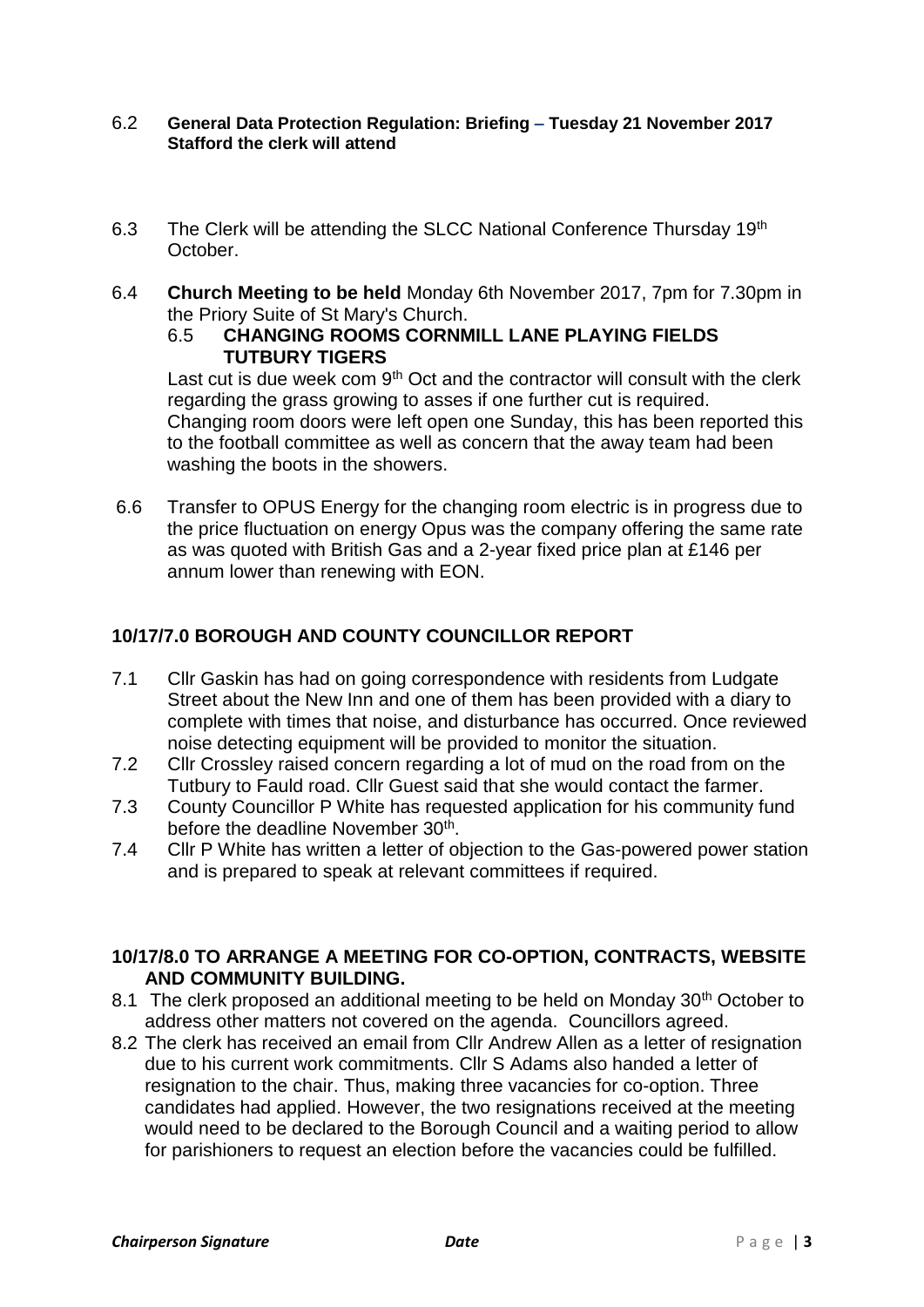# **RESOLUTION**

To hold an additional meeting on Monday 30<sup>th</sup> for outstanding agenda items. To add co-option to the agenda of the November meeting Monday 20th 2017

### **10/17/9.0 BUDGET CONSIDERATIONS**

9.1 The clerk distributed an update of the existing budget and what had been spent so far in the financial year. The following considerations for the budget were suggested;

- $\triangleright$  An estimate of £5000 was required for the proposed community building.
- $\triangleright$  An increase in the IT budget to allocate £2.5K for a replacement laptop due to current repairs.
- ➢ Fundraising would be required to for chairs etc for the community hall.
- $\triangleright$  A reduction in contingency to allow for overspend in other areas if possible.
- $\triangleright$  Street cleaning should be discussed in the next meeting.
- ➢ An increase of £500 allocation for remembrance service 2018.

## **10/17/10.0 GREEN LANE HEDGE TO CONSIDER CUTTING THE PORTWAY DRIVE SIDE OF THE HEDGE,**

**10.1** One side of Green Lane hedge had been cut by the developers and part of the opposite side of the hedge had been cut by residents of Portway Drive. However, the remaining part of the hedge was overgrown. Cllrs felt it should be cut by the county council as it would be difficult for residents to cut due to its position of reduced visibility on the road and a road safety issue.

### **10/17/11.0 GRANTS TO LOCAL ORGANISATIONS**

**11.1. An application was received requesting a contribution of £300 towards the Christmas festival and presents for the children. Cllr T Spencer smith proposed the grant should be awarded and was seconded by Cllr M Guest.**

#### **RESOLUTION**

**To award £300 contribution to the Christmas festival.**

### **10/17/12.0 REMEMBRANCE SERVICE TO CONFIRM EXPENDITURE ON THE PIPERS, POPPIES AND WREATH, AND ATTENDANCE OF COUNCILLORS.**

- **12.1** Twelve seats were required in church for Cllrs and spouses.
- 12.2 £300 would be allocated to pay for the pipers and £20 for the wreath. Cllrs steadmand and F Crossley would organise the costs on the council's behalf.
- 12.3 An email had been received regarding purchasing of lamp post poppies, however, due to time and budget constraints this was not possible this year, but an increase in £500 should be allocated to remembrance for November 2018 due to the 100 years celebrations of the first world war.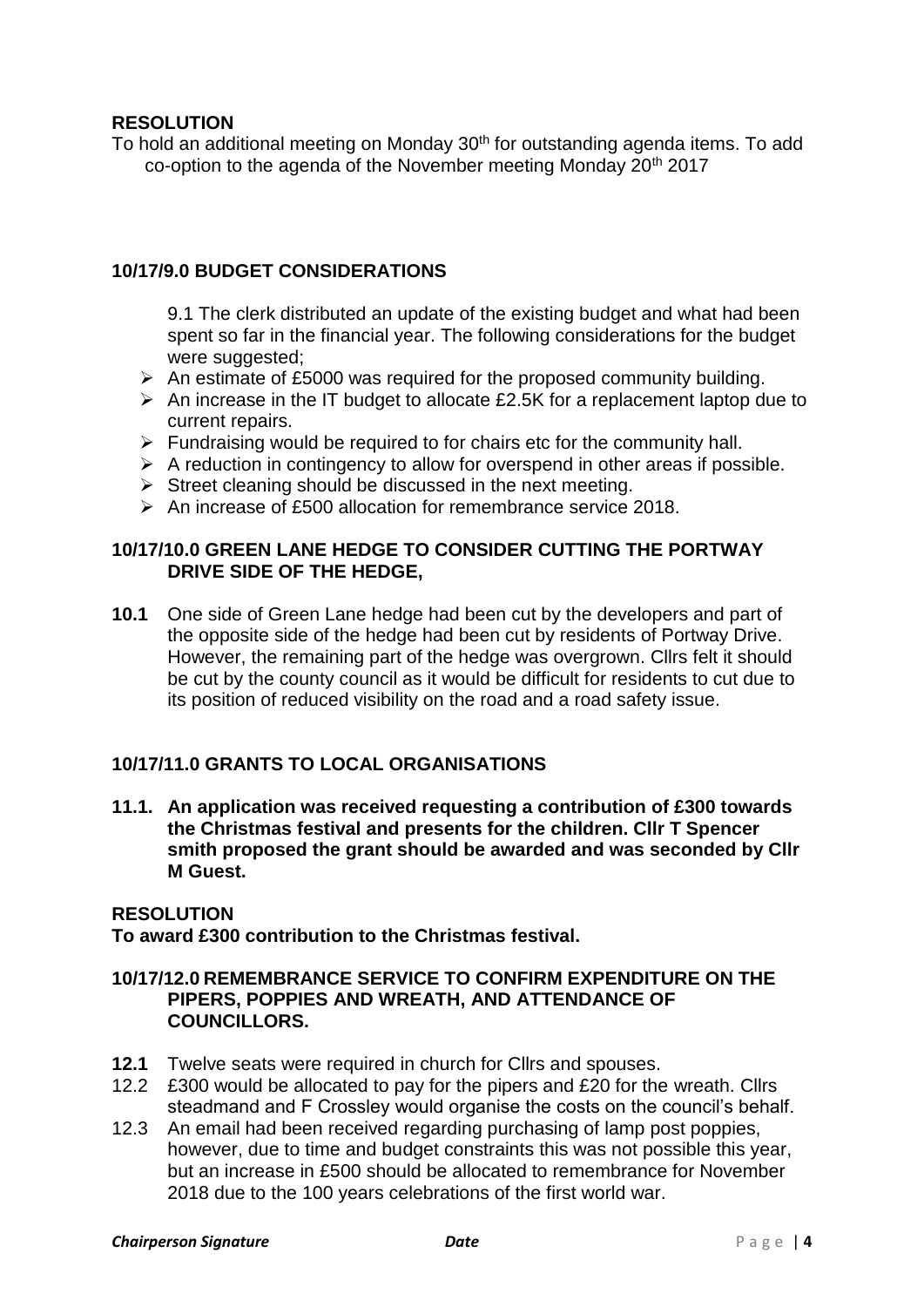## **10/17/13.0 CHRISTMAS TREE TO CONFIRM EXPENDITURE FOR TREE AND DECORATIONS**

**13.0** Cllrs decided that it would be better value for money to buy a tree with a root ball so that a tree would not need purchasing each year. Cllr F Crossley agreed to source a growing tree up to the upper limit of the budget £300.

# **10/17/14.0 CORRESPONDENCE**

14.1 Local Levy Grant Funding for Small Scale Flood Alleviation Schemes Staffordshire County Council has secured funding for Small Scale Flood Alleviation Projects

within Staffordshire for 2017/2018.

Applications can be made for up to £5000 per location to be used for works, studies, or projects that will remove, educate or mitigate known flood risk in the catchment

- 14.2 Local Councillor Training Course Tuesday 14 November 2017 SPCA Stafford
- 14.3 Transforming the Trent Valley invitation to comment and complete surveys that feed into the project of which Staffordshire Wildlife trust are the main partner. This initiative is a follow project from the Central Rivers initiative.
- 14.4 Conservation of the Priory Alabaster Arch update (St Marys) Funding has been secured, phase 1 work is due to commence. Parking will not be permitted in front of the west doors between 08.00 and 18.00 from Oct 16<sup>th</sup> to Oct 20<sup>th</sup> and Oct 23<sup>rd</sup>.

# **10/17/15.0 ACCOUNTS FOR PAYMENT**

|                             |                                  | <b>SUB</b> | <b>VAT</b> | <b>TOTAL</b> |
|-----------------------------|----------------------------------|------------|------------|--------------|
| <b>Staffordshire County</b> | <b>Clerks Employee Pension</b>   |            |            |              |
| Pension Fund                | contribution                     | 157.37     |            | 157.37       |
| <b>Staffordshire County</b> | <b>Clerks Employer Pension</b>   |            |            |              |
| Pension Fund                | contribution                     | 231.56     |            | 231.56       |
| <b>HMRC</b>                 | <b>National Insurance</b>        | 93.67      |            | 93.67        |
| Karen Duffill               | Clerks Salary                    | 842.13     |            | 842.13       |
| Karen Duffill               | <b>Clerks Expenses</b>           | 42.44      |            | 42.44        |
| <b>Sterilizing services</b> | Legionella control Month         |            |            |              |
|                             | check inv 36388                  | 36.00      | 7.20       | 43.20        |
| Aucuba Landscapes           | Churchyard contract and          |            |            |              |
|                             | park pale inv 3892               | 198.87     | 39.77      | 238.64       |
| Aucuba Landscapes           | Churchyard contract and          |            |            |              |
|                             | park pale inv 3892               | 44.88      | 8.98       | 53.86        |
| Reflex Print and design     | <b>Community Building letter</b> |            |            |              |
|                             | inv 45343                        | 88         | 17.60      | 105.60       |
| Society of Local Clerks     | <b>Annual Conference</b>         | 69         | 13.80      | 82.80        |

15.1 Accounts were approved for payment.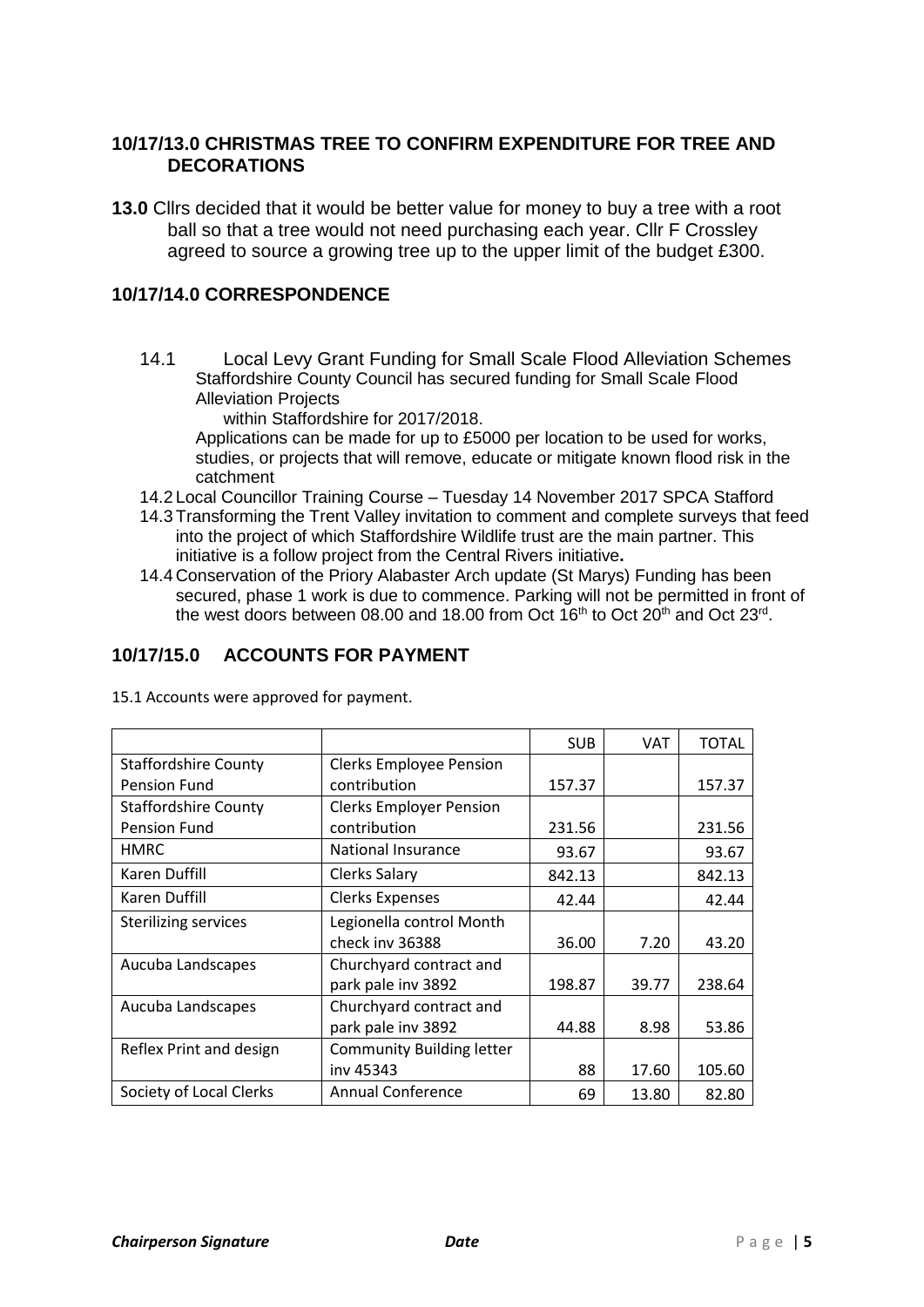# **10/17/16.0 PLANNING MATTERS**

## **16.1 PLANING APPLICATIONS**

# **P/2017/01218**

Application under Section 73 of the Town and Country Planning Act 1990 for the change of use of two agricultural buildings for storage purposes (B8), external alterations, formation of a car parking area and alterations to existing access from Bushton Lane without complying with Condition 2 of planning permission CU/06848/012 relating to on-site shredding of files

Rolleston Park Farm, Lodge Hill, Tutbury, DE13 9HQ

#### **Comment**

Tutbury Parish Council would like Highways to consider the impact on Road safety of this application. There are safety concerns of HGV vehicles turning into the access road and leaving the site.

#### **P/2017/01155**

Erection of a two-storey side and single storey front and rear extensions 14 Park Lane Tutbury Staffordshire DE13 9JH No Objection

**P/2017/01174** 1 Cornmill Lane Tutbury Staffordshire DE13 9HA

> Removal of one Acer/Maple tree, one Sycamore tree and crown reduction by 2 m of one Beech tree

#### **No Objection**

**P/2017/01206** The Park Pale (Open Space) The Park Pale Tutbury DE13 9LB Crown reduction and thinning of two Lime trees by between 2-3 metres TPO 9 **No Objection**